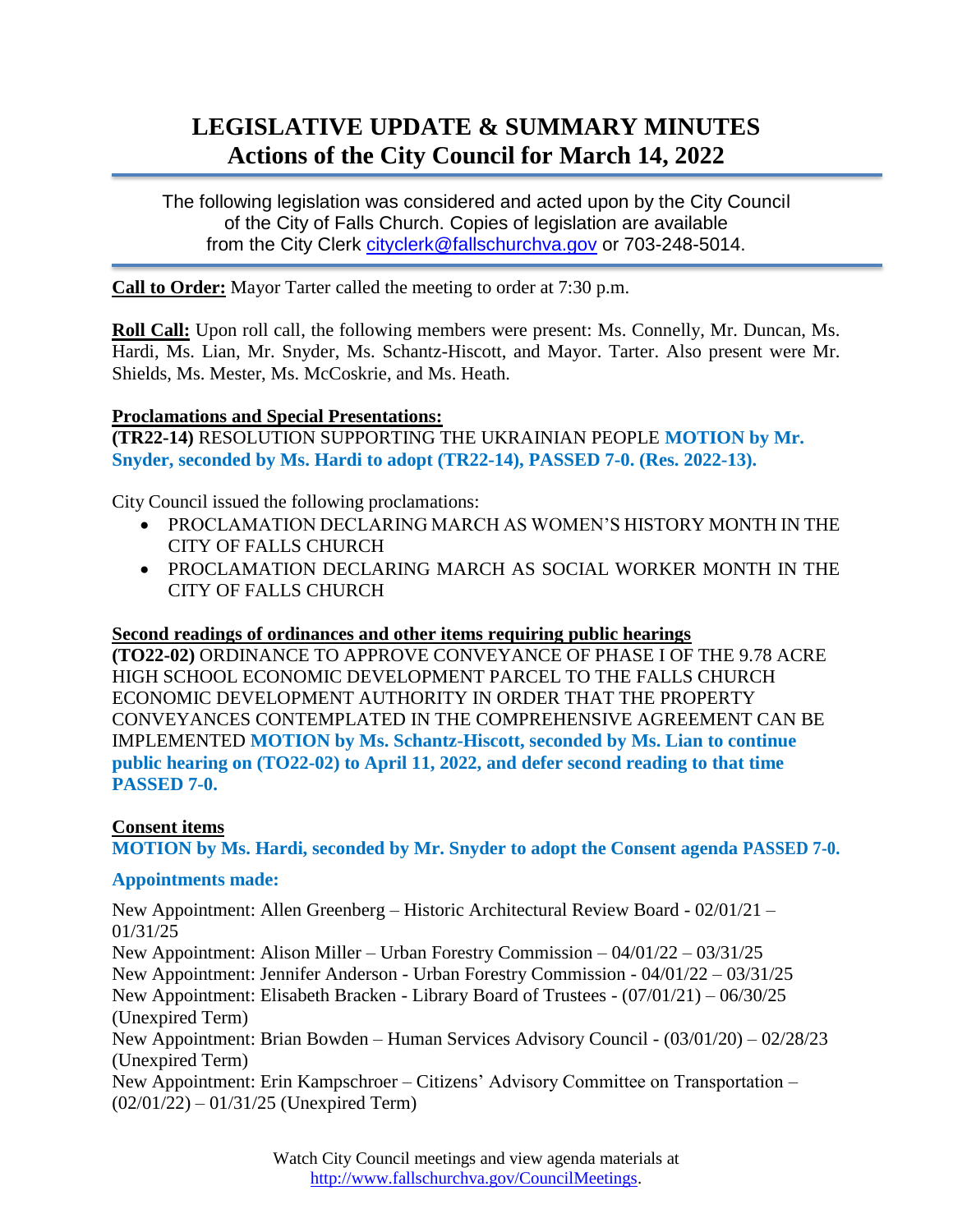New Appointment: Stuart Whitaker – Citizens' Advisory Committee on Transportation - (02/01/20) – 01/31/23 (Unexpired Term

Reappointment: Debra Z. Roth – Human Services Advisory Council - 03/01/22 – 02/28/25 New Appointment: Tatiana Eaves – Environmental Sustainability Council (Interviewed 3/11/20)  $-03/01/22 - 02/28/25$ 

Appointment (Alternate to full member): Kristine Ward – Board of Zoning Appeals - (01/01/22)  $-12/31/25$ 

**(TR22-12)** RESOLUTION DESIGNATING THE CITY MANAGER AS SIGNATORY FOR FUNDING AGREEMENTS AND RELATED DOCUMENTS REQUIRED BY THE VIRGINIA DEPARTMENT OF TRANSPORTATION **Adopted on Consent. (Res. 2022-14)**

AUTHORIZE THE PURCHASING AGENT, ON BEHALF OF THE CITY, TO AWARD A CONTRACT FOR THE PURCHASE OF A JOHN DEERE 544P WHEEL LOADER IN AN AMOUNT NOT TO EXCEED \$206,887 **Authorized on Consent.**

AUTHORIZE THE CITY MANAGER TO EXECUTE ON BEHALF OF THE CITY A CHARGING STATION PARTICIPATION AGREEMENT WITH DOMINION VIRGINIA POWER FOR A BUS CHARGING STATION LOCATED AT THE ROBERT GOFF OPERATIONS YARD **Authorized on Consent.**

# **APPROVAL OF MINUTES OF PREVIOUS MEETINGS**

Upon proper motion the minutes of January 24, 2022 and February 14, 2022 were approved as amended.

## **WORK SESSION**

City Council conducted a work session on the following items:

(TO22-02) ORDINANCE TO APPROVE CONVEYANCE OF PHASE I OF THE 9.78 ACRE HIGH SCHOOL ECONOMIC DEVELOPMENT PARCEL TO THE FALLS CHURCH ECONOMIC DEVELOPMENT AUTHORITY AND THE CONDOMINIUM DEVELOPER, IN ORDER THAT THE PROPERTY CONVEYANCES CONTEMPLATED IN THE COMPREHENSIVE AGREEMENT CAN BE IMPLEMENTED

(TO22-03) ORDINANCE AUTHORIZING SPECIAL ASSESSMENTS AND SPECIAL TAXES ON PROPERTY WITHIN THE WEST FALLS COMMUNITY DEVELOPMENT AUTHORITY DISTRICT (City Attorney Carol McCoskrie)

(TR22-13) RESOLUTION (1) TO APPROVE A MEMORANDUM OF AGREEMENT BETWEEN THE CITY AND THE EDA TO SET FORTH THE UNDERSTANDINGS FOR THE EDA OWNERSHIP OF THE WEST FALLS ECONOMIC DEVELOPMENT PARCEL AND (2) TO REQUEST THE EDA TO PROCEED WITH THE TRANSACTIONS CALLED FOR IN THE COMPREHENSIVE AGREEMENT

## **Adjournment**

Upon proper motion, the meeting was adjourned at 9:10 p.m.